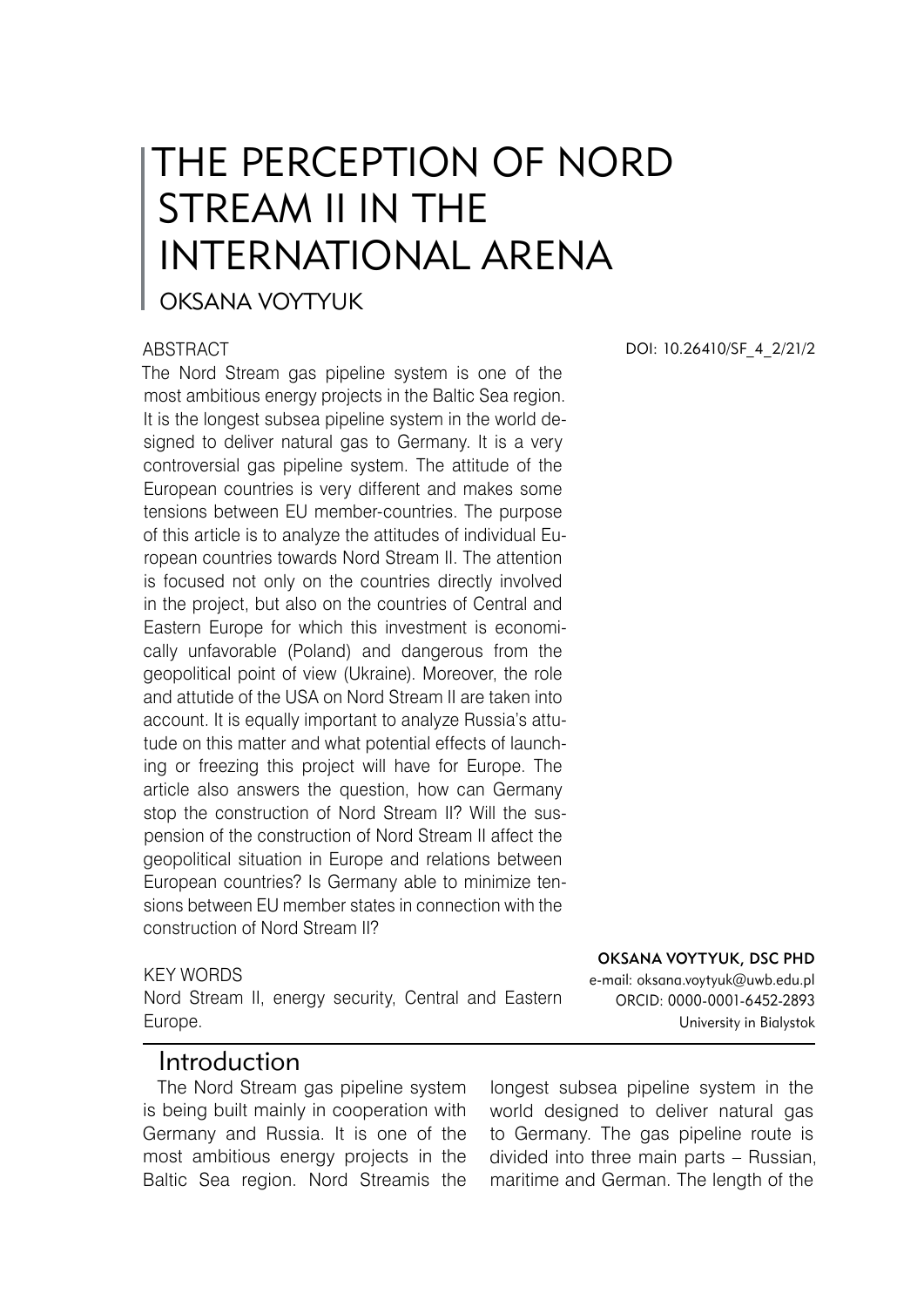Nord Stream II is 1,200 km. Gas from the Yamal Peninsula is delivered to Vyborg via the internal pipeline system of Russia, and from here to Greifswald in Germany via the sea route. In Greifswald the pipeline is connected with local energy gas infrastructure. If the project is successfully completed, the capacity of the four Nord Stream lines will be 110 bcm of gas per year<sup>1</sup>. The gas pipelines pass through the economic zones and territorial waters of five countries: Russia, Sweden, Finland, Denmark and Germany. The route of the gas pipelines was discussed several times and it was changed due to the special status of the Baltic Sea. According to the International Maritime Organization, the Baltic Sea has the status of a "particularly sensitive sea zone"<sup>2</sup>. Therefore, before its construction began, Russia appealed to the governments of the region's countries to issue all the necessary permits. The final route of the pipelines was planned taking into account environmentally sensitive areas, areas where munitions from the Second World War and chemical weapons may be located, shipping routes and exclusive economic and fishing areas, and recreational zones. Despite obtaining all building permits, this gas pipeline system seemed controversial from the very beginning, not only from an ecological point of view, but also economically and politically. The attitude of the European countries was divided even when the construction of the first two lines of Nord Stream began.

Meanwhile, in the period between the construction of Nord Stream I and Nord Stream II, significant geopolitical changes

took place in Central and Eastern Europe – the annexation of Crimea in 2014, the war in Donbas, and the unstable situation in Belarus (2020), which further divided the EU countries in this matter. Currently, the completion of the construction of Nord Stream II is questionable and has a very great political significance, because since its completion the fate of many countries of Central and Eastern Europe, primarily Belarus and Ukraine, has been decided.

## The EU countries' attitudestowards the Nord Stream II

The construction of Nord Stream II shared the opinions of the EU member states. The supporters of the project are the states and energy companies directly involved in the project, including: German Wintershall and Uniper, British-Danish Royal Dutch Shell, French Engie, Austrian OMV. In addition, after long deliberation, Sweden and Finland expressed support for the project, as well as Belgium and the Netherlands, which are not directly involved in the implementation of the project .

Nine EU member states and Ukraine are against the implementation of Nord Stream II. Poland and Lithuania believe that the project directly threatens their interests and security and actively support the statement of the European Commission on the freezing of the project and they are making efforts to strengthen their own energy security<sup>4</sup>. Moreover, the Czech Republic, Slovakia, Estonia, Latvia, Hungary, Romania and Croatia are against Nord Stream II and the strengthening of Russia's position in the EU energy sector. In 2016, these countries sent a letter to the President of the European Commission, Jean Claude Junker, in which they

Nord Stream II, https://www.nord-stream2.com/media/ documents/pdf/pl/2017/04/nsp2-espoo-report-nts-pol.pdf

D. Pyć, *Morskie obszary chronione na morzu otwartym*, http://journals.pan.pl/Content/114262/PDF/ document%20-%202019-10-05T120452.336.pdf

<sup>&</sup>quot;*Nord Stream II" Project*, http://bintel.com.ua/en/article/blog09\_18\_2/, accessed: 06.10.2020.

<sup>&</sup>lt;sup>4</sup> Ibidem.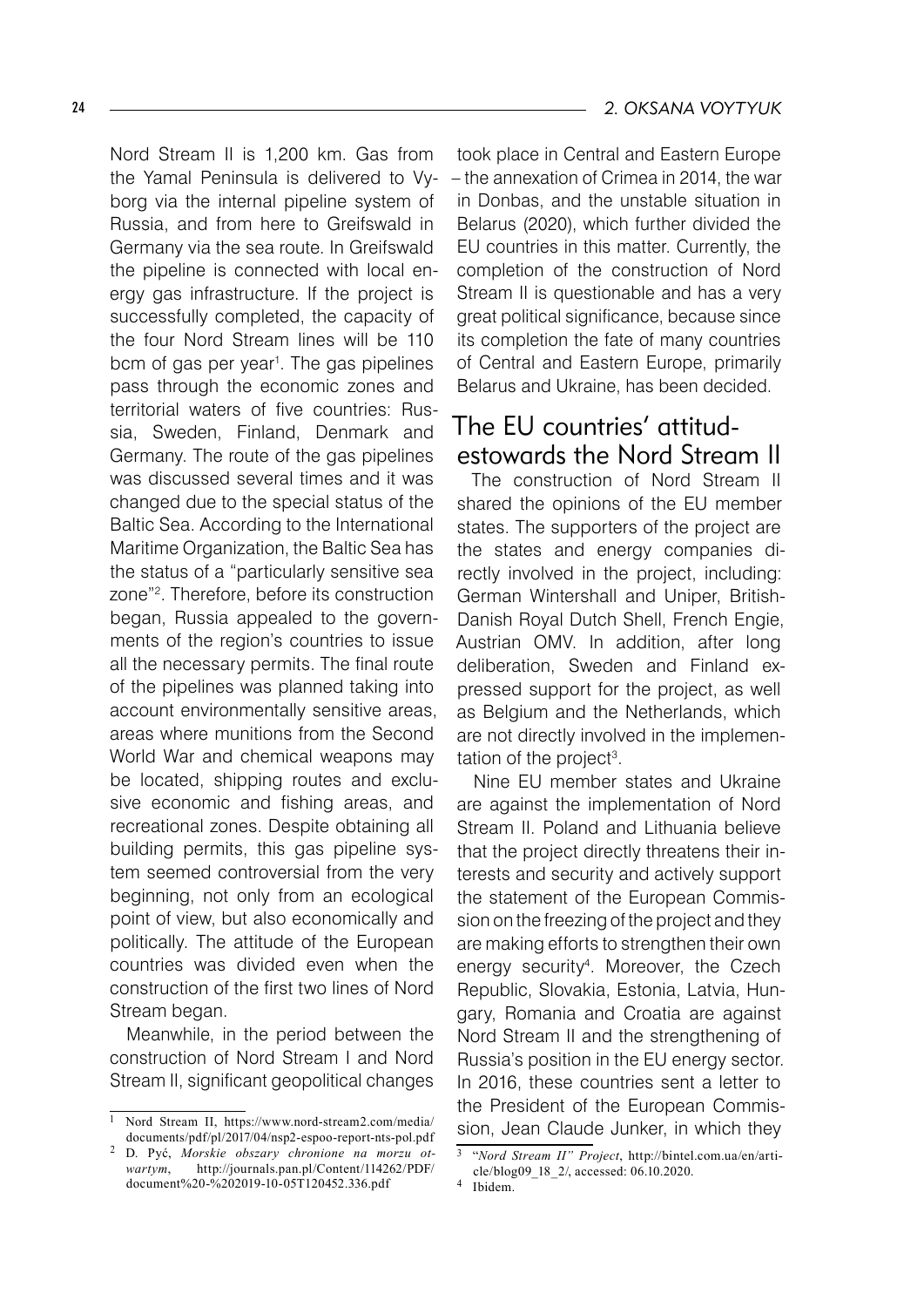opposed the Nord Stream II construction and stated that the project would generate "geopolitical potentially destabilizing consequences"<sup>5</sup> and would create threats to the energy security of Central and Eastern Europe<sup>6</sup>. Leaders of Central and Eastern Europe expressed concern that Nord Stream II could become a political instrument in the hands of Russia, which could lead to the shutdown of gas supplies to the countries of Eastern Europe, while maintaining the flow of gas to the countries of Western Europe .

#### a) Germany's attitude

In order to justify the construction of Nord Stream II, Germany presents the following arguments:

- Nord Stream II is an economic project that is initiated by European energy companies;
- the construction of Nord Stream II will help to ensure stable gas supplies to the European market and increase energy security ;
- the pipeline system leads to economic savings by eliminating transit fees (transit countries such as Ukraine, Belarus, the Baltic states and Poland will be eliminated);
- higher operating pressure of the offshore pipeline leads to lower operating costs (eliminating the need to build expensive intermediate pumping stations) .

Accordingly, Berlin does not support unilateral extraterritorial sanctions on US trade on Nord Stream II. Germany's drive to complete Nord Stream II has created tension on the Berlin-Washington line. The Donald Trump administration has warned European energy companies involved in the Nord Stream II project about possible gigantic economic sanctions<sup>10</sup>. In order to ease the tensions around Nord Stream II, Germany is trying to convince the US, but also other opponents of the Russian-German gas pipeline, that Germany will need additional amounts of gas due to the abandonment of coal and nuclear energy. One cannot but agree with this, but it is a short-term perspective. However, in the long term, Germany will need only 18% of Nord Stream II gas<sup>11</sup>. The rest of the gas will be allocated to other European countries and delivered south via the newly constructed Opal and Eugal pipelines<sup>12</sup>. They are an alternative to the existing gas pipelines that run through Belarus, Poland and Ukraine. Expanding the alternative pipeline system will not only eliminate transit countries, but will

A. Sytas, *EU leaders sign letter objecting to Nord Stream-2 gas link*, https://uk.reuters.com/article/uk-eu-energy-nordstream/eu-leaders-sign-letter-objecting-to-nord-stream-2-gas-link-idUKKCN0WI1YV, accessed: 10.11.2020.

M. Sisu Vicari, *Od czasów Reagana do Nord Stream II. Jak rosyjskie projekty dzieliły Europę*, https://biznesalert.pl/od-czasow-reagana-do-nord-stream-2-jak-rosyjskie-projekty-dzielily-europe/, accessed: 10.11.2020.

A. Rettman, *Eastern EU leaders to warn Juncker on Nord Stream II*, https://euobserver.com/foreign/132726, accessed: 20.11.2020.

*Od czasów Reagana do Nord Stream 2. Jak rosyjskie projekty dzieliły Europę*, https://biznesalert.pl/od-czasow-reagana-do-nord-stream-2-jak-rosyjskie-projektydzielily-europe/

https://pulaski.pl/wp-content/uploads/2019/05/Raport\_ NordStream\_TS-1.pdf

<sup>&</sup>lt;sup>10</sup> At the end of 2019, AllSeas, a company registered in Switzerland with partly Dutch capital, suspended its participation in the project. The company was engaged in laying the second line of Nord Stream in the Danish part,near the island of Bornholm. *Szwajcarska spółka AllSeas zawiesza budowę Nord Stream 2. To pierwszy efekt amerykańskich sankcji nałożonych w ubiegłym tygodniu na firmy biorące udział w konstruowaniu gazociągu biegnącego po dnie Bałtyku*, https://www. euractiv.pl/section/energia-i-srodowisko/news/szwajcarska-spolka-zawiesza-budowe-nord-stream-2/, accessed: 22.11.2020; In addition, in August 2020, the Russian private company MRTS, which was the largest Russian specialist in subsea works, withdrew from the project. P. Orlikowski, *Nord Stream II. Wykonawcy uciekają z budowy*, https://www.money.pl/gospodarka/nord-stream-2-wykonawcy-uciekaja-z-budowy-6540045058779265a.html, accessed: 22.11.2020.

<sup>11</sup> T. O'Donnell, *Nord Stream II: Berlin-Washington Mutual Intransigence Shows Transatlantic Divide on Russia*, https://www.aicgs.org/2020/10/nord-stream-2-berlinwashington-mutual-intransigence-shows-transatlanticdivide-on-russia/#\_edn9, accessed: 22.11.2020.

<sup>12</sup> *Nel. The North European Natural Gas Pipeline*, https:// www.nel-gastransport.de/en/our-network/the-northeuropean-natural-gas-pipeline/, accessed: 22.11.2020.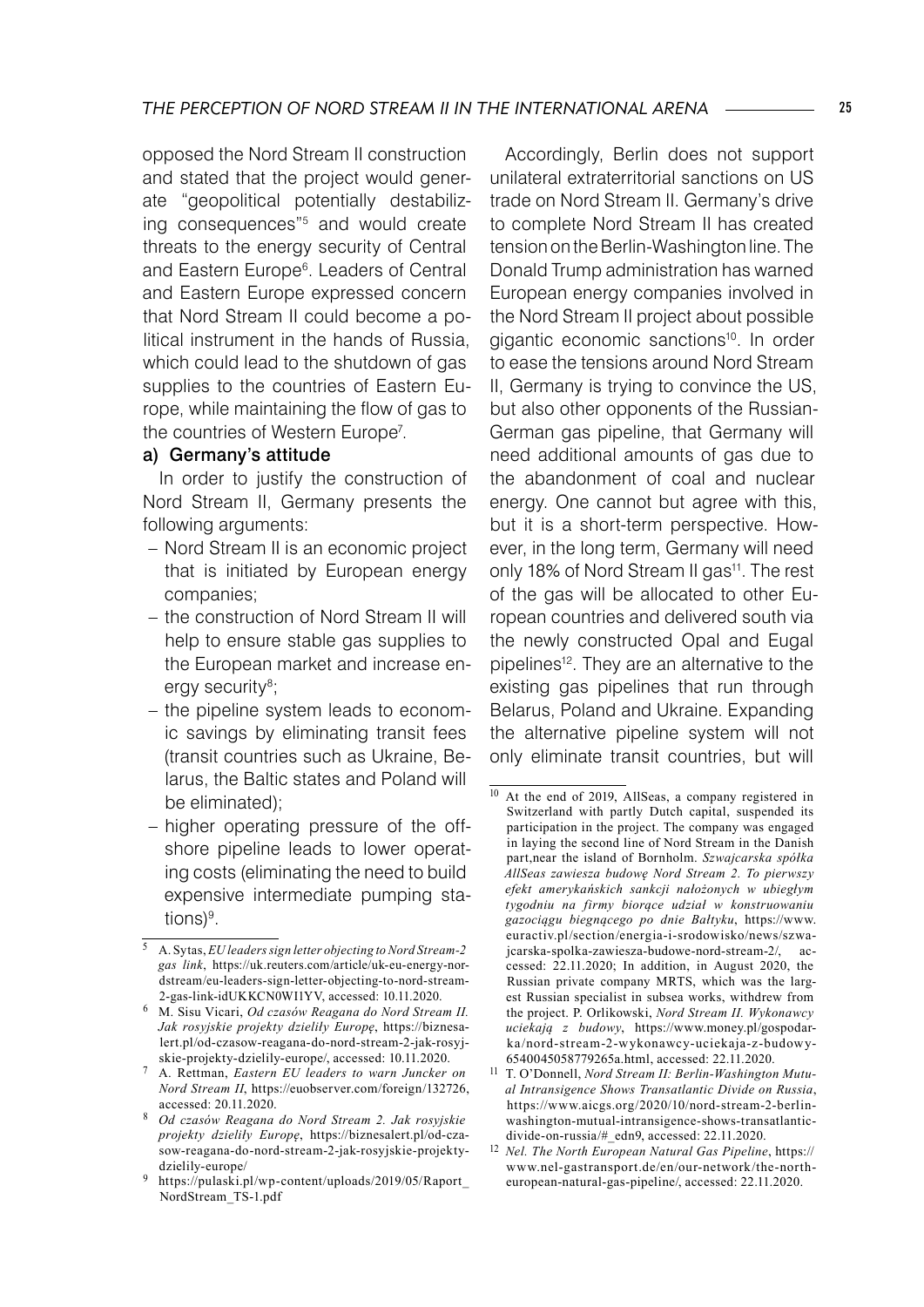also increase the share of Russian gas in the European market and enhance Germany's role in the EU, making Berlin the new distribution center for Russian gas to Europe13 . To ease tensions with Washington, Berlin has announced the construction of two LNG import terminals, which will provide the necessary infrastructure for US companies to sell LNG and diversify gas supplies to Germany<sup>14</sup>. It was a kind of compromise proposal, in return for the lifting of the sanctions under Nord Stream II<sup>15</sup>. However, as it turned out, the purpose of building the two smaller LNG terminals was to provide fuel for ships and heavy trucks, and this had nothing to do with balancing dependence on Russian gas<sup>16</sup>.

The Nord Stream II project divides not only the EU, but also German politicians. The biggest critics of Nord Stream II are deputies of the Christian Democrats (including Norbert Röttgen, Bernd Fabritius, Christoph Bergner, Michael Fuchs and Manfred Weber) and the Green party<sup>17</sup>. Manfred Weber, chairman of the centerright European People's Party, believes

that the proposed pipeline is a threat to the EU's foreign and security policy, increases dependence on Gazprom, and may have negative consequences for Central and Eastern Europe, especially Ukraine18 . Norbert Roettgen, the head of the German Bundestag's foreign affairs committee, expressed his firm opposition to the further construction of the Nord Stream II gas pipeline in an interview for the weekly Der Spiegel. He called on the European Union to impose sanctions on Nord Stream II and to take a firmer stance, as in his opinion the EU's reaction to Russia is too weak<sup>19</sup>. Bernd Fabritius (CSU) believes that Germany should take into account Poland's concerns about Nord Stream II. In his opinion, Russia is still far from regaining the position of a reliable partner, so he believes that independence in European energy supplies should be promoted<sup>20</sup>. Also, Christoph Bergner (CSU) believes that Germany should not give cause for concern to neighboring countries such as Poland, as the cohesion of the European Union is more important than relations with Russia<sup>21</sup>.

#### b) The Scandinavian countries' attitude

The attitude on Nord Stream II of the Scandinavian countries is ambiguous. On the one hand, states refrain from ap-

<sup>13</sup> T. O'Donnell, *Nord Stream II: Berlin-Washington Mutual Intransigence Shows Transatlantic Divide on Russia*, https://www.aicgs.org/2020/10/nord-stream-2-berlinwashington-mutual-intransigence-shows-transatlanticdivide-on-russia/#\_edn9, accessed: 22.11.2020.

<sup>14</sup> J. Wettengel, *Germany and US attempt to smooth tensions over Nord Stream II with LNG*, https://www. cleanenergywire.org/news/germany-and-us-smoothtensions-over-nord-stream-2-lng, accessed: 22.11.2020.

<sup>15</sup> For the first time, the proposal to build two LNG terminals sounded at the end of 2019, but then the American side thanked this proposal and at the same time explained that the construction of LNG terminals would not affect the US sanctions against Nord Stream II. G. Chazan, "*Germany offered €1bn for gas terminals in exchange for US lifting NS2 sanctions,*" https://www.ft.com/content/3d028b63- 31da-450e-ae73-13b25ecd0032, accessed: 22.11.2020.

<sup>16</sup> T. O'Donnell, *Nord Stream II: Berlin-Washington Mutual Intransigence Shows Transatlantic Divide on Russia*, https://www.aicgs.org/2020/10/nord-stream-2-berlinwashington-mutual-intransigence-shows-transatlanticdivide-on-russia/#\_edn9, accessed: 22.11.2020.

<sup>17</sup> K. Frymark, A. Ciechanowicz, *Marzenie o normalizacji. Niemcy wobec Rosji*, https://www.osw.waw.pl/sites/default/files/komentarze\_225\_0.pdf; accessed: 22.11.2020.

<sup>18</sup> C. Oliver, *Top German MEP joins foes of controversial Nord Stream II pipeline*, https://www.ft.com/content/ ba24e8ac-0e27-11e6-ad80-67655613c2d6, accessed: 22.11.2020.

<sup>19</sup> *Röttgen fordert sofortigen Baustopp bei Nord Stream II*,https://www.spiegel.de/politik/deutschland/nord-stream -2-n or b ert-roettgen-fordert-baustopp-wegennowitschok-anschlag-auf-alexej-nawalny-a-310c268f-6dc2-45ad-89b9-0d47b3b68671, accessed: 20.11.2020.

<sup>20</sup> *Unions-Außenpolitiker kritisieren deutsche Pipeline-Pläne*, https://www.spiegel.de/wirtschaft/soziales/ nordstream-2-cdu-aussenpolitiker-kritisiert-pipelineplaene-a-1068744.html, accessed: 22.11.2020.

<sup>21</sup> *Unions-Außenpolitiker kritisieren deutsche Pipeline-Pläne*, https://www.spiegel.de/wirtschaft/soziales/ nordstream-2-cdu-aussenpolitiker-kritisiert-pipelineplaene-a-1068744.html, accessed: 22.11.2020.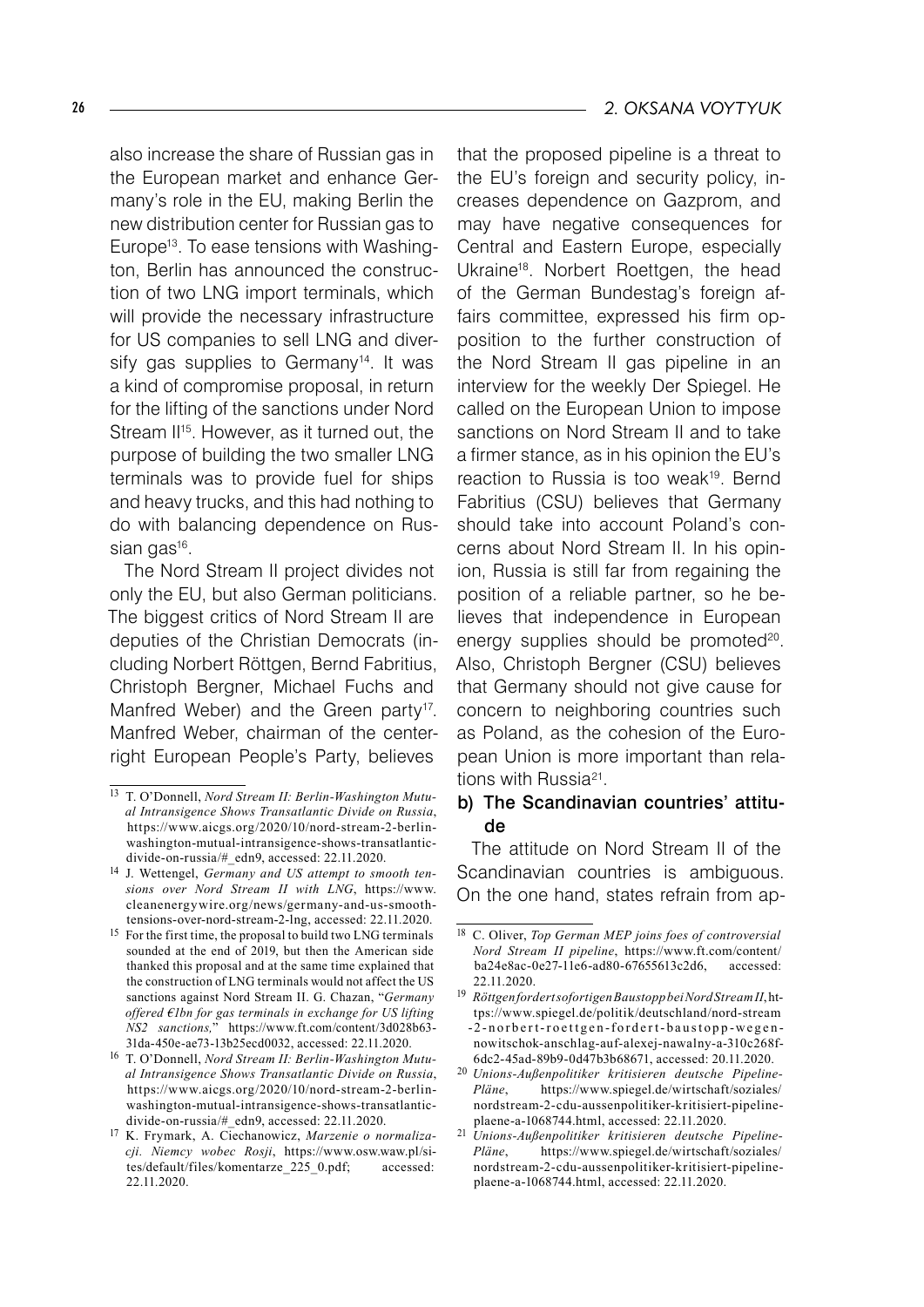plying the rules of national law and the law of the sea to block the gas pipeline so as not to worsen relations with Germany, on the other – they are under pressure from the USA, Central and Eastern European states, and also under pressure from individual opposition parties in their own countries, which support the opponents of the pipeline construction.

Initially, the Swedish side was restrained in its opinions on the project, for two reasons: first, the demand for natural gas in Sweden is very low (approx. 4% of domestic consumption) and is covered in 20% from domestic sources and 80% from imports from Denmark, so Sweden has no business ties with Gazprom; second, locating natural gas storage facilities in the Swedish ports of Karlshamn and Slite in Gotland would bring financial dividends<sup>22</sup>. The Swedes were forced to take a firmer stance on Nord Stream II by the visit of Joe Biden in August 2016, who said that the Nord Stream II pipeline involving Russia and several European energy companies was a "bad deal"<sup>23</sup>.

Currently, Sweden, Denmark and Finland are counting on the European Commission to present an assessment of the compliance of the construction of the Nord Stream II gas pipeline with the third energy package<sup>24</sup>. Moreover, Stockholm

and Copenhagen are calling for a common EU political position based on an assessment of the project's relevance to EU energy and climate policy objectives and EU security policy interests<sup>25</sup>.

As far as maritime law is concerned, Sweden and Finland, in the context of Nord Stream II, had few arguments in favor of blocking Nord Stream II in their exclusive economic zones, since there is freedom to lay pipelines. On the other hand, Denmark could apply its maritime law and block the project for security reasons around Bornholm. However, after much deliberation, Denmark issued a permit for the construction of the pipeline in October 2019, with numerous reservations given the protection of the environment, flora and fauna of the Baltic Sea<sup>26</sup>.

the amendment to the directive will not stop the construction of Nord Stream II, but will most likely delay its implementation and use. Until Nord Stream II is brought into line with EU law and the Commission approves its application, gas will not be able to flow even after the construction is completed.A. Łoskot-Strachota, *Nowelizacja dyrektywy gazowej – unijne prawo problemem dla Nord Stream II*, https://www.osw.waw.pl/pl/ publikacje/analizy/2019-02-21/nowelizacja-dyrektywygazowej-unijne-prawo-problemem-dla-nord-stream, accessed: 22.11.2020.

- <sup>25</sup> J. Gotkowska, P. Szymański, *The Nordic countries on Nord Stream II: between scepticism and neutrality*, https://energypost.eu/nordic-countries-nord-stream-2 scepticism-neutrality/, accessed: 29.11.2020.
- <sup>26</sup> *Nord Stream 2 Granted a Construction Permit by Denmark*, https://www.nord-stream2.com/media-info/newsevents/nord-stream-2-granted-a-construction-permit-by-denmark-139/, accessed: 29.11.2020. Denmark had serious grounds to block the construction of Nord Stream II in its territorial sea southeast of Bornholm. In this region, Danes have complete freedom to authorize the laying of pipelines. Then it would be necessary to delineate a new route of the gas pipeline in the exclusive economic zone of Denmark or Sweden. This would complicate matters considerably as there is a heavily used shipping lane in the Danish and Swedish EEZs north of Bornholm, which would make pipe-laying difficult. On the other hand, to the south of the island, the Polish and Danish EEZs are not separated - the construction of a gas pipeline in this area would be associated with international legal controversies and an extension of the entire process. J. Gotkowska, P. Szymański, *The Nordic countries on Nord Stream 2: between scepticism and neutrality*, https://energypost.eu/nordic-countries-nordstream-2-scepticism-neutrality/; accessed: 29.11.2020. See more about *Conditions: Permit for Nord Stream 2 Natural Gas Pipelines*, https://ens.dk/sites/ens.dk/files/ OlieGas/permit\_nord\_stream\_2.pdf

<sup>22</sup> Gotkowska, P. Szymański, *The Nordic countries on Nord Stream II: between scepticism and neutrality*, https://energypost.eu/nordic-countries-nord-stream-2 scepticism-neutrality/, accessed: 29.11.2020.

<sup>23</sup> Biden: Nord Stream 2 pipeline is a 'bad deal' for Europe, https://www.reuters.com/article/us-energy-europe-usaidUSKCN1101AP, accessed: 29.11.2020.

<sup>&</sup>lt;sup>24</sup> Initially, the European Commission claimed that it was not able to ban the construction of Nord Stream II, even if it considered that it did not contribute to the implementation of the EU's energy policy goals in terms of increasing energy security, because it was formally an initiative of a Russian company financially supported by companies from Western Europe . In 2018, the European Commission proposed amendments to the gas directive. The aim of the changes is to clarify the provisions of European energy law for all gas pipelines (onshore and offshore) to and from third countries, up to the border of EU jurisdiction, regardless of their origin. Most likely,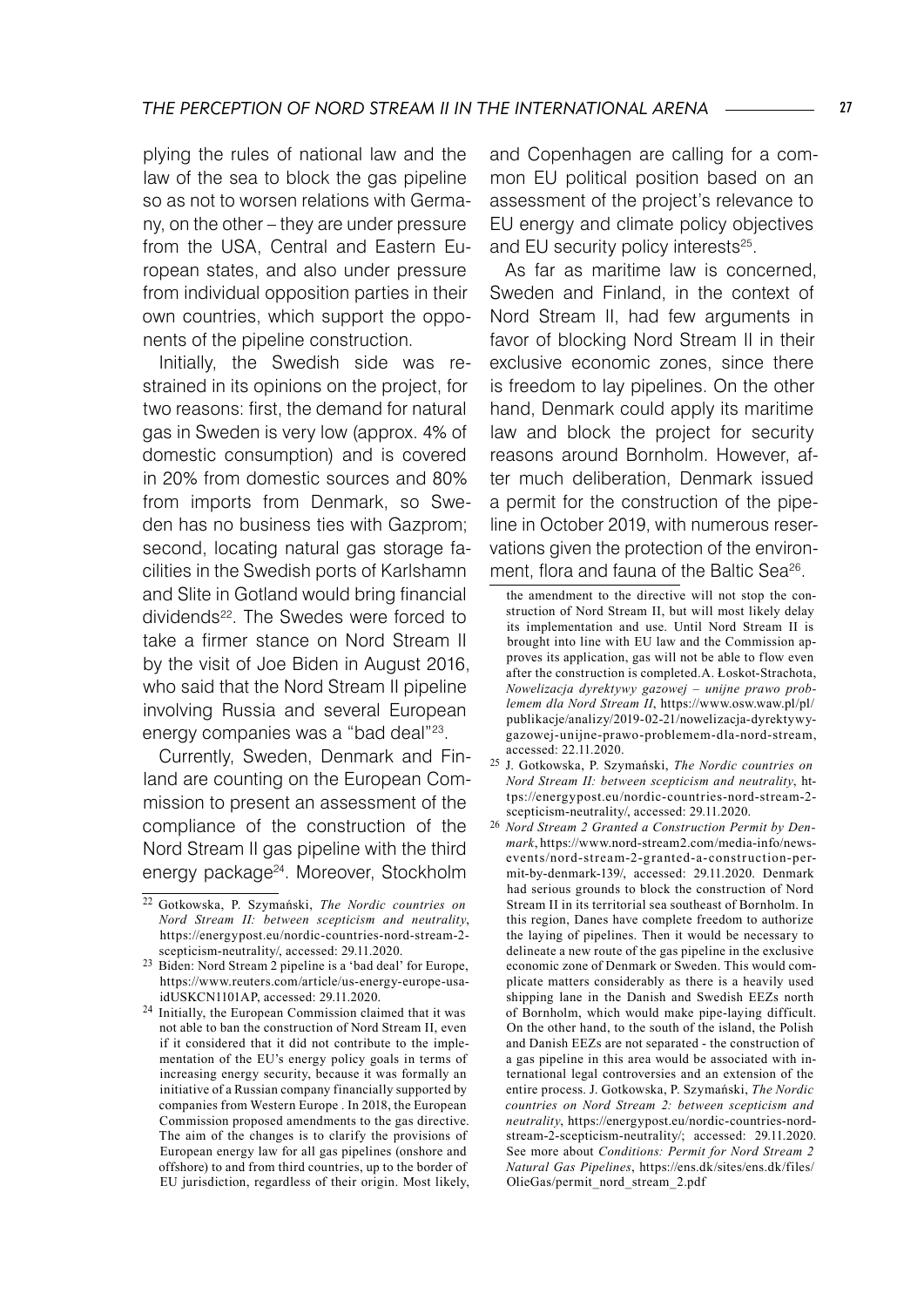#### c) Poland's attitude

Regardless of the political divisions within Poland, the position of all political parties towards Nord Stream II is unambiguous and is considered a threat to the Polish state. At the beginning of the construction of Nord Stream II, a member of the European Parliament from PiS Anna Fotyga wrote a letter to the European Commission, in which she outlined 10 threats associated with the construction of the gas pipeline. These threats are still relevant today. As the letter makes clear, Nord Stream II cannot be built for the following reasons:

- Undermines the long-term efforts of the European Union to achieve energy independence from Russia by supporting significant additional investment;
- Russia does not bear any consequences for the aggression in Ukraine and Georgia;
- It ignores individual EU countries (Central and Eastern European countries) and allied countries (Ukraine), and undermines long-term alliances and European solidarity;
- Increases Germany's dependence on energy imported from Russia and strengthens Moscow's position, which favors political blackmail against the government in Berlin;
- Threats the further spread of political corruption and money laundering mechanisms used by Gazprom and its affiliates in European countries;
- May lead to an escalation of military tension in the Baltic Sea and reduce NATO's freedom of action in the region, while increasing Russian intelligence capabilities in the Baltic Sea basin and restricting freedom of navigation;
- Contribute to effective co-financing by European companies of Russian

hybrid and conventional warfare operational capabilities, which Russia is actively using against the EU;

- Imposes American sanctions on Russia and against European companies participating in the project, which negatively affects relations between the United States and the European Union in general; –
- Contests the principles of the EU en-– ergy union, in particular the principles of the third energy package;
- It causes serious threats and challenges to the environment in the Baltic Sea region<sup>27</sup>.

In addition, the construction of Nord Stream II will reduce the role of Poland as a transit country. It threatens Warsaw's plans to become a hub for alternative LNG supplies to the EU and threatens the construction of the Baltic Pipe<sup>28</sup>. Poland is making every effort to stop the completion of the project. The Office of Competition and Consumer Protection (OCCP) demands that the completion of Nord Stream II be stopped. On October 6, 2020, the president of the Office of Competition and Consumer Protection imposed a fine of over PLN 29 billion on Gazprom and over PLN 234 million for the 5 remaining companies participating in the construction of the pipeline and ordered the parties to terminate the contracts concluded to finance Nord Stream II<sup>29</sup>. The basis for calculating the fine was the completion of the antitrust proceedings on the compli-

<sup>27</sup> *Interpelacje, 11 lipca 2018 r. Pytanie wymagające odpowiedzi pisemnej P-003817-18 do Komisji art. 130 Regulaminu. Anna Elżbieta Fotyga (ECR),*https://www. europarl.europa.eu/doceo/document/P-8-2018-003817\_ PL.html, accessed: 2011.2020.

<sup>28</sup> Russian gas from Nord Stream II is a formidable competition. However, another threat is also Germany's declaration to build two LNG terminals in the near term, which is also not in favor of the Polish side.

<sup>29</sup> M. Marszałkowski, *UOKiK nakłada 29 mld złotych kary na Gazprom za budowę Nord Stream II. Jest reakcja Rosji*, https://biznesalert.pl/polska-uokik-gazprom-karanord-stream-2-gaz-energetyka/, accessed: 15.11.2020.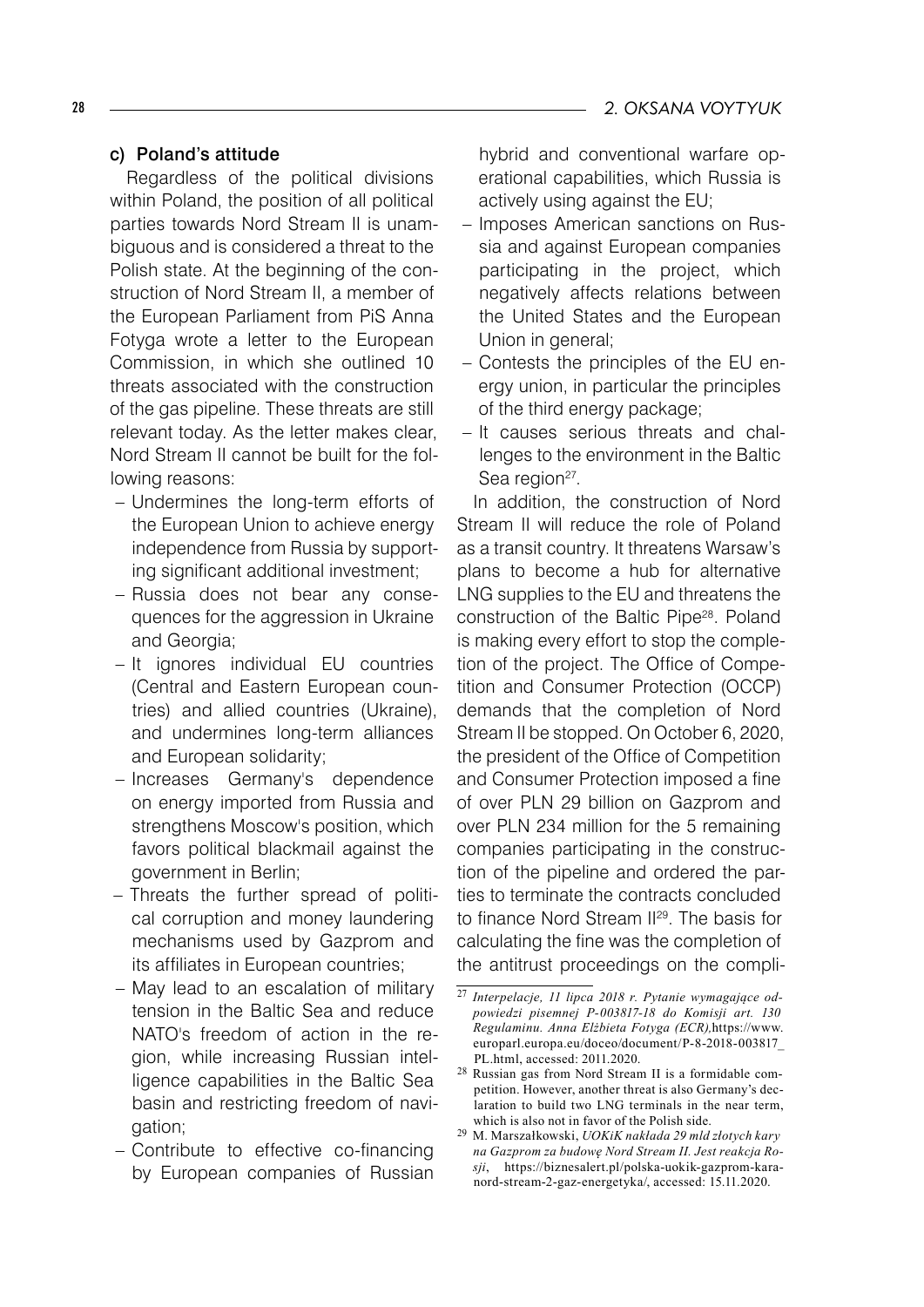ance of the plans to establish a consortium responsible for the construction and operation of the Nord Stream II gas pipeline. The joint venture was established with the participation of five western companies and Gazprom without the required consent of the President of OCCP30 . The investigation showed that six companies had entered into a number of agreements to finance Nord Stream II despite their refusal to establish a joint venture<sup>31</sup>. The President of OCCP did not recognize any mitigating circumstances, as in his opinion the actions of six companies had a negative impact on competition on the natural gas market in Poland. The launch of Nord Stream II will jeopardize the continuity of natural gas supplies to Poland, and an increase in gas prices that will be charged to Polish consumers is also highly likely<sup>32</sup>.

Members of the European Parliament have repeatedly expressed their opinion on stopping the construction of Nord Stream II, stressing that the profits from the sale of energy resources to Europe finance Russia's aggressive foreign policy towards its neighbors<sup>33</sup>.

### US attitudes to the Nord Stream II

The USA is also speaking on the side of Central and Eastern European countries. One of the few things Congressional Democrats and Republicans agree on is that the Nord Stream II pipeline carries a potential threat to  $EU$  unity<sup>34</sup>. Washington's main arguments are:

- the project does not meet the EU's goal of energy diversification,
- hinders the diversification of suppliers and delivery directions,
- adversely affects the energy security of Europe,
- − it diminishes Ukraine's role as a transit state and deprives it of revenues from transit $35$ .

Support for the sanctions was not only bilateral. Against to the construction of Nord Stream II was voiced by the geopolitically oriented Senate committees on foreign affairs and the armed forces, which indicates that the sanctions were not limited only to the intention to sell LNG to Germany instead of Russian gas, but were of geostrategic importance. The sanctions imposed on Nord Stream II favored the signing of a new gas transit agreement with Ukraine before the expiry of the previous one in early 2020<sup>36</sup>. The Russian Federation initially announced that it did not intend to extend the contract, but the delay in the construction of Nord Stream II forced such a step. In addition, due to the fact that the fate of Nord Stream II is still not fully known, in October 2020, Russian Gazprom asked the Ukrainian Naftogaz for the reservation of new gas transmission capacities in Ukraine for an additional fee. Such an attitude of Gazprom may mean that the

<sup>30</sup> *Nord Stream II - maksymalne kary Prezesa UOKiK*, https://www.uokik.gov.pl/aktualnosci.php?news\_ id=16814, accessed: 11.11.2020.

<sup>31</sup> M. Marszałkowski, UOKiK…

<sup>32</sup> Ibidem.

<sup>33</sup> M. Marszałkowski, Europosłowie przeciwko budowie Nord Stream II, https://biznesalert.pl/europoslowie-budowa-nord-stream-2-list-europa-energia-zysk-politykaenergetyka/, accessed: 22.11.2020.

<sup>34</sup> M. Gebauer, R. Nelles, R. Neukirch, R. Pfister, M. Pitzke, A. Sarovic, *Joe Biden Sets Out to Make America Great Again*, https://www.spiegel.de/international/world/end-

of-an-era-joe-biden-sets-out-to-make-america-greatagain-a-56829f65-9989-4313-8cc3-624aeb49d8d0, accessed: 29.11.2020.

<sup>35</sup> *Od czasów Reagana do Nord Stream II. Jak rosyjskie projekty dzieliły Europę*, https://biznesalert.pl/od-czasow-reagana-do-nord-stream-2-jak-rosyjskie-projektydzielily-europe/, accessed: 29.11.2020.

<sup>&</sup>lt;sup>36</sup> Under the agreement, the Ukrainian gas pipeline system has been contracted for five years to transport gas to the EU on a swing or pay basis. Transit volumes are 65 bcm per year in 2020, and 40 bcm per year for the next four years. *Контракт про транзит газу: Кабмін опублікував текст протоколу зустрічі*, https:// economy.24tv.ua/kontrakt\_pro\_tranzit\_gazu\_kabmin\_ opublikuvav\_tekst\_protokolu\_zustrichi\_n1252533, accessed: 29.11.2020.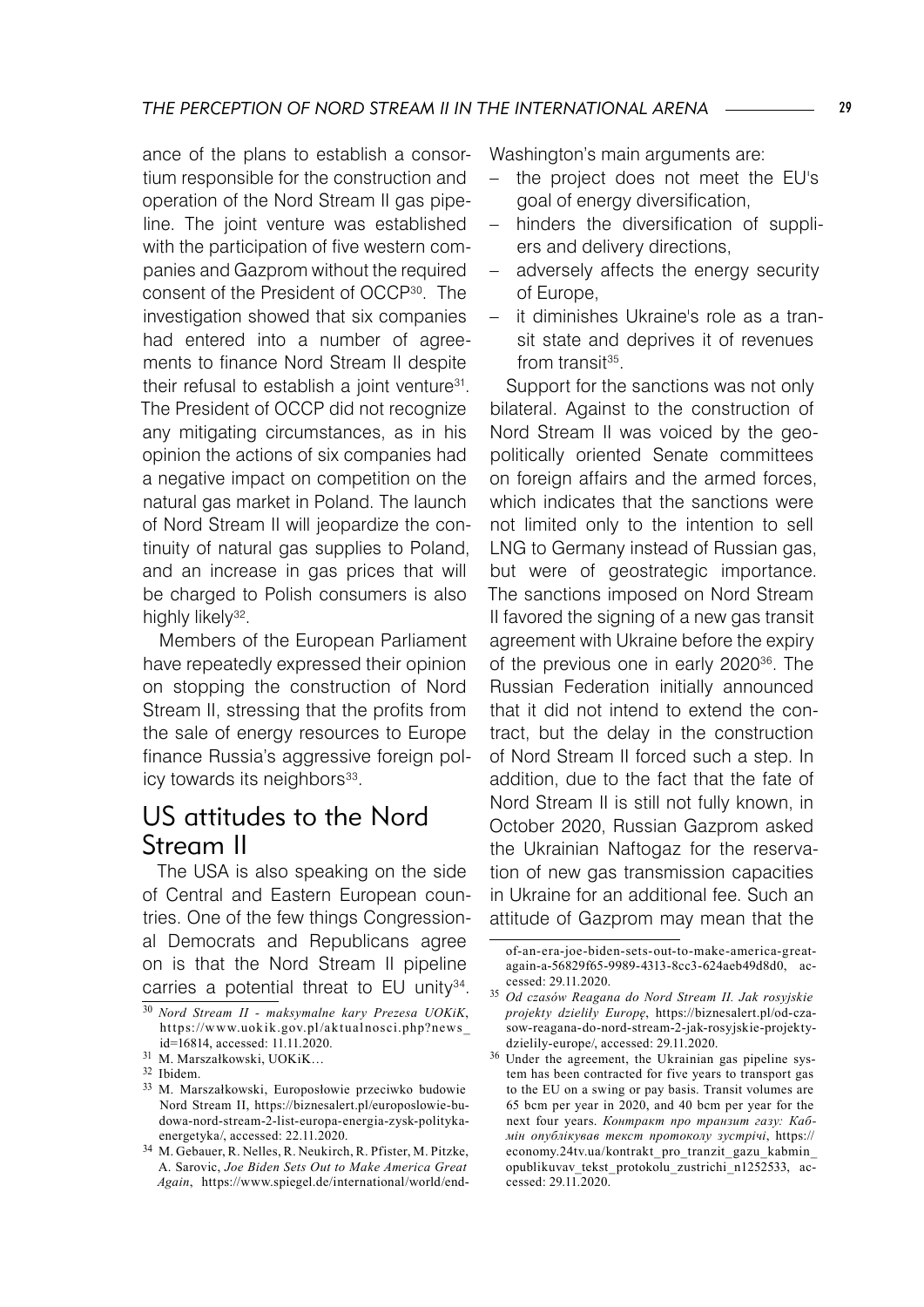#### 30 *2. OKSANA VOYTYUK*

company is afraid of problems with the launch of Nord Stream II<sup>37</sup>.

Moreover, it is in the US interest to reduce Russia's role in the European gas market as this will allow it to export larger volumes of LNG and keep Germany and Europe from becoming overly dependent on Russian gas<sup>38</sup>. The 2017 Act on Counteracting Russian Influence in Europe and Eurasia (CRIEEA, PL 115-44, Title II) says that the US policy is to "oppose the Nord Stream II gas pipeline, given its negative impact on the energy security of the European Union, development of the gas market in Central and Eastern Europe and energy reforms in Ukraine"39. In December 2018, the House of Representatives passed H. Res. 1035, which calls for the liquidation of Nord Stream II and the imposition of sanctions on this project<sup>40</sup>. The Protecting Europe's Energy Security Clarification Act, signed in 2019 by President Donald Trump, introduced possible penalties for companies for involvement in the construction of Nord Stream II. Such American actions resulted in the immediate withdrawal of the company All Seas Group SA, which was responsible for laying Nord Stream II pipes, from the project. In June 2020, two US senators from different political factions presented a bill that extends sanctions to the Russian Nord Stream II gas

pipeline. New sanctions would prevent ships from obtaining the insurance and technical certificates required to operate in Danish waters. This would limit the maneuver for Russians who are looking for an alternative after the with drawal of All Seas. Russia sees an opportunity to solve the problem by using its own pipelaying vessel Akademik Cherskiy. It is not yet clear if it will be able to complete the project. The ship is currently located in Mukran, Germany's key logistics port for Nord Stream II. According to the Berliner Zeitung report, work is underway to build a new pipe loading ramp<sup>41</sup>. In addition, the Russian barge Fortuna is anchored in Mukran, without which, according to the Russians, it is impossible to complete the pipe-laying process. A key provision of the newly proposed sanctions is an attack on the entities (so-called "classification societies") providing certification services for Nord Stream II, which may be even more effective than previously approved sanctions imposed on pipelaying vessels. Russians may not be able to replace foreign classification societies as such certification should be carried out by an independent third party<sup>42</sup>.

Danish law requires companies building offshore infrastructure to use ships equipped with the DP system to avoid ammunition and chemical weapons left on the seabed after World War II. However, the Fortuna does not have a DP system and may pose a threat in the waters of the Baltic Sea<sup>43</sup>. The new sanctions "may require Nord Stream II AG to

<sup>37</sup> *Газпром замовив додаткові потужності для транзиту газу українською ГТС*, https://www. naftogaz.com/www/3/nakweb.nsf/0/4AEBFB12769 65787C22585EA005A920E?OpenDocument&year=20 20&month=09&nt=Новини, accessed: 29.11.2020.

<sup>38</sup> М. Жолквер, *Нові санкції США проти "Північного потоку-2". Що кажуть у Берліні*, https://www. dw.com/uk/нові-санкції-сша-проти-північного-потоку-2-що-кажуть-у-берліні/a-53840688, accessed: 29.11.2020.

<sup>39</sup> *Countering America's Adversaries Through Sanctions Act, Public Law 115-44-Aug. 2, 2017*, https://www.govinfo.gov/content/pkg/PLAW-115publ44/pdf/PLAW- 115publ44.pdf

<sup>40</sup> *H. Res. 1035. In the House of Representatives, U.S., December 11, 2018*, https://www.congress.gov/115/bills/ hres1035/BILLS-115hres1035eh.pdf

<sup>41</sup> D. Flatley, D. Khrennikova, U*.S. Targets Insurers In Latest Round of Nord Stream 2 Sanctions,*https://www. bloombergquint.com/business/nord-stream-2-sanctions-to-be-included-in-u-s-defense-bill, accessed: 29.11.2020.

<sup>42</sup> J. Harper, *Danish nod gives Nord Stream 2 gas pipeline fresh traction*, https://www.dw.com/en/danish-nodgives-nord-stream-2-gas-pipeline-fresh-traction/a-54086532, accessed: 29.11.2020.

<sup>43</sup> Ibidem.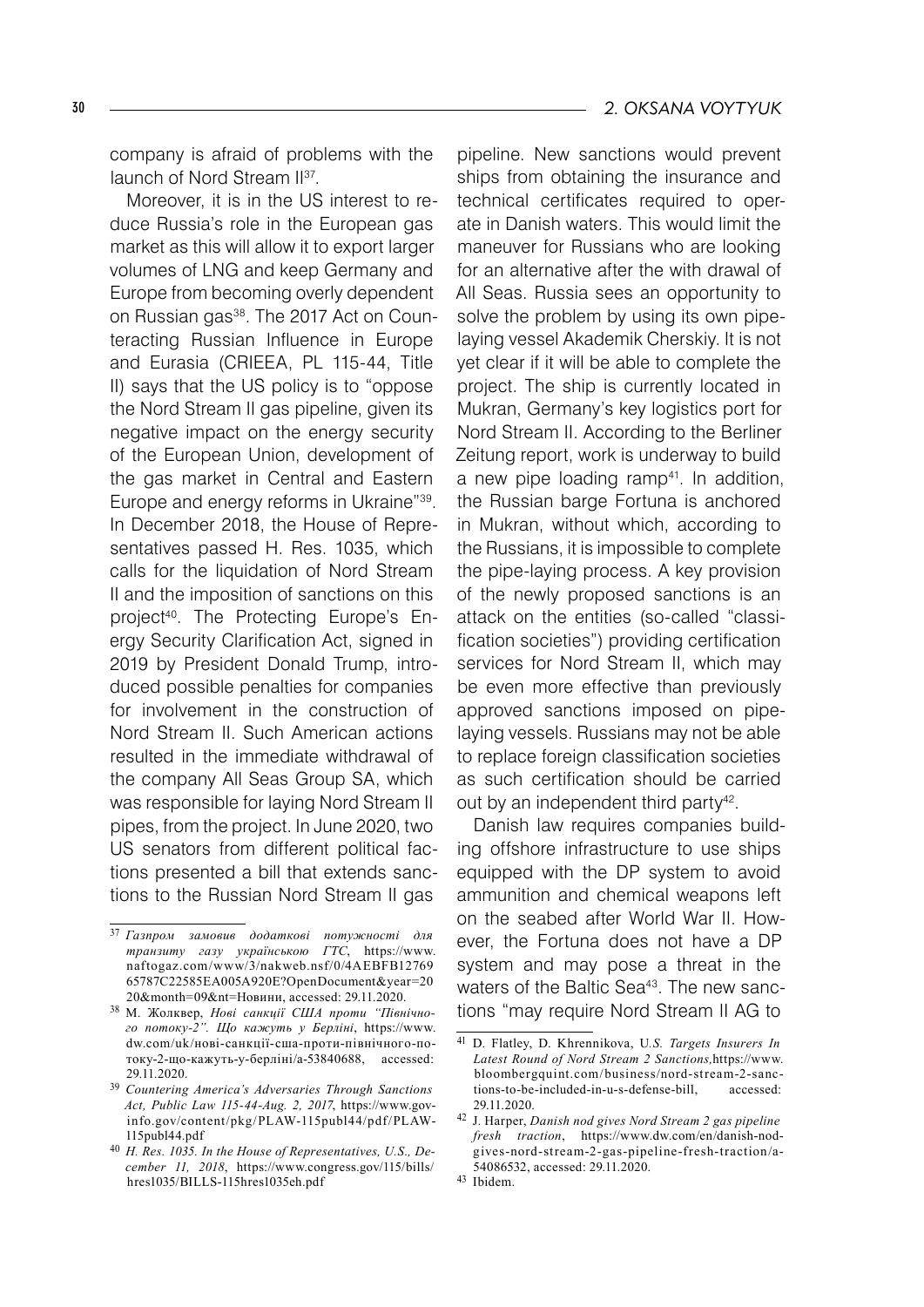find a certification agency that is ready to be sanctioned". The Joe Biden administration did not change the US attitude on Nord Stream II and the sanctions introduced by Donald Trump in 2019 are still in force44. The Americans do not agree with the European Commission's thesis that the project cannot be stopped legally and they plan to extend the sanctions to cover all entities, including European companies, that support the Nord Stream II project. The US administration started a dialogue with German business, warning them of the negative consequences of the new restrictions<sup>45</sup>.

In connection with the announcement of the introduction of additional restrictions on Nord Stream II, tensions on the Berlin-Washington line remain. German and Russian officials say the project will be completed. However, the costs of delaying the project are growing every day, and opinions about its future differ significantly. If the political lobby still gives the project a chance, the statements of entrepreneurs interested in the project are not so optimistic. In addition, organizations (companies, ports, officials, insurers) participating in Nord Stream II, fearing sanctions, may require Germany to guarantee a sanction or bankruptcy in connection with the suspension of Nord Stream II after its possible completion.

### The Ukrainian attitude on Nord Stream II

Although Ukraine is not a member of the European Union, the construction of Nord Stream II directly affects its economic interests. If Nord Stream II is completed, approximately 80% of Russian gas will be delivered to Europe via one route to Western European markets. The consequences for Central and Eastern Europe will be opposite, it will have a negative impact on the countries of the region and will put Ukraine in an extremely difficult situation, exposing it to further Russian aggression, high political costs and an increase in military threats not only to Ukraine or Belarus, but also to the Baltic states<sup>46</sup>.

For Ukraine, Nord Stream II is a serious threat both economically and geopolitically. Ukraine earns around USD 2-3 billion a year on transit, which is around 2% of its GDP. Eliminating Ukraine from the supply chain of Russian gas to Europe will not only reduce revenues to the Ukrainian budget, but will also provide the Russian Federation with much greater opportunities to expand the scale of military aggression. Theoretically, Ukraine and the European Union could make Nord Stream II a bargaining chip. The European Union could impose a number of requirements that would be necessary for the launch of Nord Stream II, including not only the aforementioned adaptation of the pipeline to EU law, but also the de-occupation of Crimea and the withdrawal of Russian troops from the Donbas as a condition for launching Nord Stream. The current political situation in Ukraine adversely affects the international authority of Ukraine and causes that it is not perceived in the international arena as a reliable partner.

The importance of Ukraine for the EU in the near future (after A. Merkel's era) will depend on the effectiveness of reforms, but also on the quality of energy cooperation. A key factor in maintaining the significant role of Ukraine on the Euro-

<sup>44</sup> B. Grabowska*, Co dalej z Nord Stream II?*, https://warsawinstitute.org/pl/co-dalej-z-nord-stream-2/,accessed: 29.11.2020.

<sup>45</sup> W. Jakóbik*, Razem przeciwko Nord Stream II źle, osobno jeszcze gorzej*, https://biznesalert.pl/nord-stream-2 polityka-unia-europejska-usa-niemcy-rosja-sankcjeenergetyka-gaz/, accessed: 29.11.2020.

<sup>46</sup> *Judy Asks: Should Germany Dump Nord Stream II? Can it?,*https://carnegieeurope.eu/strategiceurope/76597, accessed: 29.11.2020.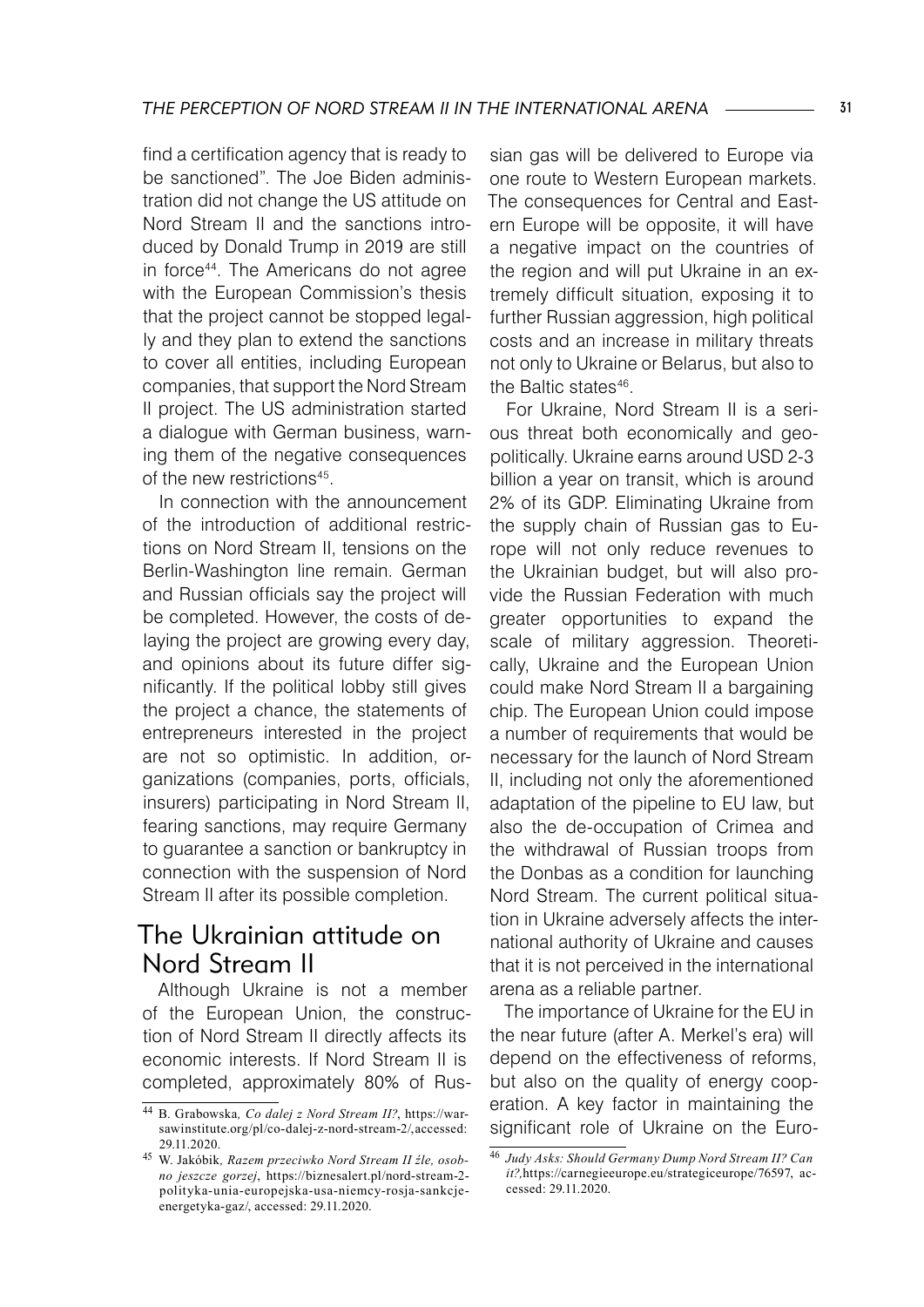pean gas market will be the maintenance of physical gas transmission from Russia via Ukraine to the EU47 . The launch of Nord Stream II and the end of A. Merkel's rule threatens to destabilize the political situation in Ukraine, moreover, it threatens the national security of the state and may even contribute to Russia's aggression on the southern regions of Ukraine in order to gain access to the North Crimean Canal. The successful completion of Nord Stream II will marginalize Ukraine's importance for the EU.

### The Russian interest on the Nord Stream II

For Russia, the Nord Stream gas pipeline system represents not only an economic but also a geopolitical interest. The completion of this investment will allow Russia to maintain its influence in Central and Eastern Europe and increase its revenues from the sale of natural gas. In addition, the Russian Federation will obtain new tools of blackmail and pressure on Ukraine and Belarus to prevent their rapprochement with the EU and NATO. The recent events in Belarus do not fill Russians with optimism and undermine the credibility of Belarus as a reliable partner and justify the need to build gas infrastructure, ignoring Ukraine and Belarus48 . Currently, Russia's dependence on gas transit through Ukraine and Belarus is a significant limitation of Moscow's ability to subjugate these countries49 . Completion of Nord Stream II and Turk Stream would completely change

the strategy of Russian gas supplies to Europe and would allow Russia to abandon the Soviet-era transmission system running through Belarus and Ukraine<sup>50</sup>. By launching Nord Stream II, Russia will effectively monopolize gas supplies to the EU from the east and increase its economic and political influence over the European Union. Under the pretext of protecting the security of Nord Stream I and II, Moscow will strengthen its military presence in the Baltic region – one of the main centers where Russia and NATO interests meet. Moreover, the different attitude of European countries to the Nord Stream II project only deepens the differences within NATO and the EU and undermines the unity of their opinions towards Russia, which effectively plays in favor of the Kremlin<sup>51</sup>.

### Can Germany stop construction of the Nord Stream II?

Germany can to stop the construction of Nord Stream II on the following ways:

1. Withdraw the permits to operate the pipeline. The construction permits for Nord Stream II were issued by two institutions – the Stralsund Regional Mining Authority – which approved work plans in German territorial waters along the continental shelf, and the Federal Maritime and Hydrographic Agency, which issued permits to extend the waters of Germany's exclusive economic zone. Withdrawal of the permits in both cases would make it possible to file a lawsuit against Germany under the Energy Charter Treaty, which protects the investment in question from discrimination. Compensation as a result of such legal

<sup>47</sup> A. Łoskot-Strachota, *Więcej Unii, mniej Rosji. Transformacja zasad przesyłu gazu w Europie Środkowej i Południowo-Wschodniej*, https://www.osw.waw.pl/sites/ default/files/komentarze\_354.pdf, accessed: 22.11.2020.

<sup>48</sup> T. O'Donnell, *Nord Stream II: Berlin-Washington Mutual Intransigence Shows Transatlantic Divide on Russia*, https://www.aicgs.org/2020/10/nord-stream-2-berlinwashington-mutual-intransigence-shows-transatlanticdivide-on-russia/#\_edn9, accessed: 22.11.2020.

<sup>50</sup> Ibidem.

<sup>51 &</sup>quot;*Nord Stream II"Project,*http://bintel.com.ua/en/article/ blog09\_18\_2/, accessed: 06.10.2020.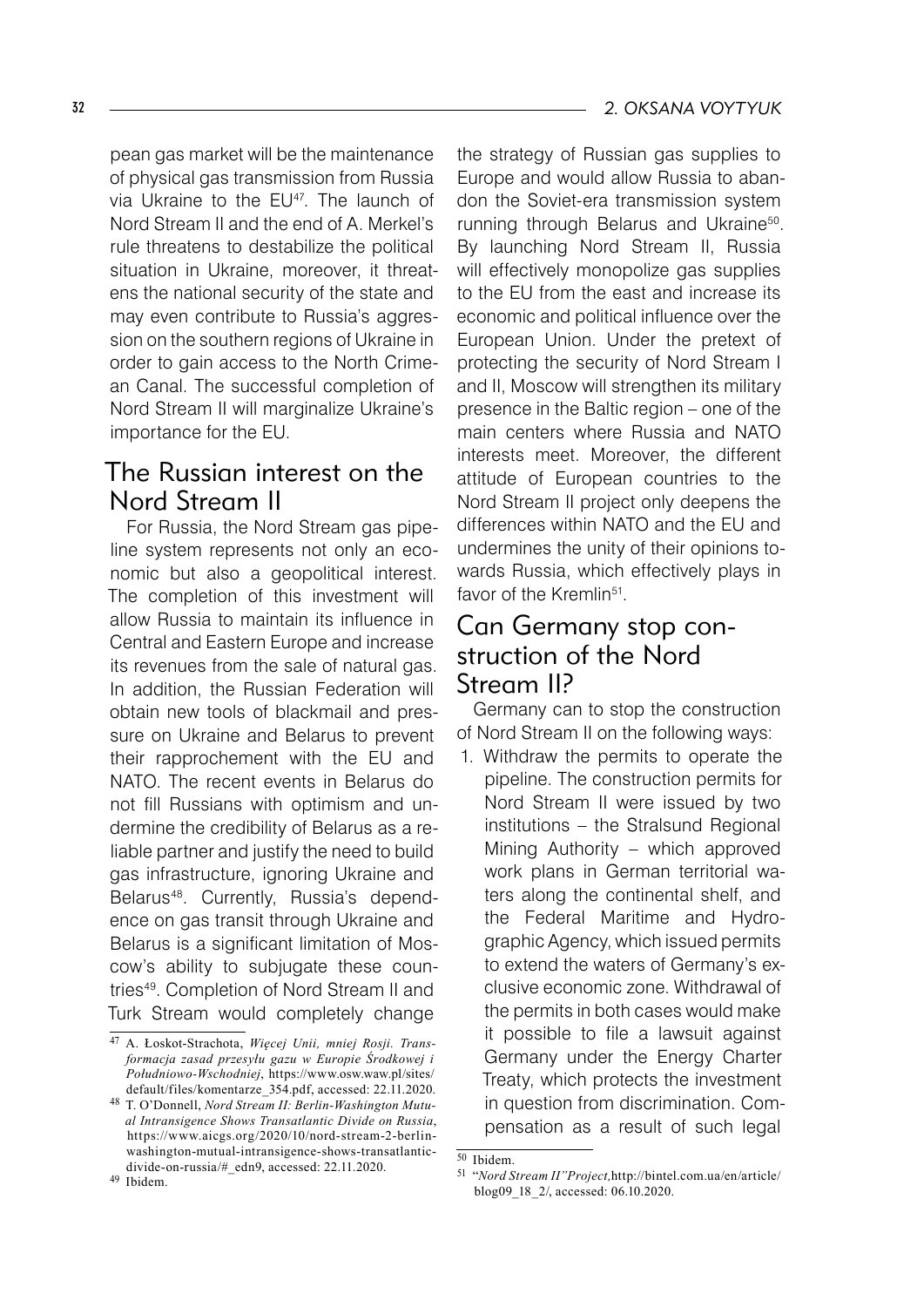proceedings can even amount to the cost of the pipeline itself: around 9,5 billion euros<sup>52</sup>.

- 2. Oversee the Nord Stream II case in court due to environmental NGO lawsuits. Environmental NGOs can challenge issued Nord Stream II building permits in court. Environmental organizations say environmental impact assessments for permitting permits should take into account new scientific findings showing that methane spills contributing to global warming are much greater than previously thought. According to the Greens, the construction of Nord Stream II should be suspended until the completion of the review<sup>53</sup>.
- 3. To issue a domestic restriction on imports of Russian gas. The German Law on Foreign Trade and Payments allows restrictions on foreign trade "in order to guarantee the essential security interests of the Federal Republic of Germany or to prevent disturbance of the peaceful coexistence of nations"54 . This could be used on the Nord Stream II pipeline as well as on the already operational Nord Stream I. At national level, a German court could lift such a ban on insufficient justification or if the measures were deemed to constitute a disproportionately severe response. It is also unclear at EU level whether Germany can stop gas flows to Europe on its own, or whether such restrictive measures are reserved exclusively to the EU under Art. 215 of the Treaty on the Functioning of the

European Union<sup>55</sup>.

- 4. Allow US sanctions to halt the construction of Nord Stream II. There is no specific risk to Germany if it simply does not fight the US sanctions already in place.
- 5. Insist on sanctions at EU level. This is the unlikely and most dangerous option. The European Council would have to vote unanimously to introduce sanctions. Germany's pro-pipeline position has so far been seen as the main drag. However, if Berlin changed its mind and other EU members whose companies are involved in the project followed suit, the project could be blocked. The sanctions at EU level would also need to be sufficiently substantiated by evidence to be considered a proportionate response and avoid being rejected by the EU courts.
- 6. Refuse the final permit to operate the gas pipeline due to non-compliance with the requirements. Even if Germany or the EU do not take further action to stop Nord Stream II, there will still be many challenges in obtaining an operating license. If the Russians manage to complete the construction, they will be forced to find a company that is ready to withstand US sanctions in order to conduct a final inspection. Gazprom also needs to comply with the EU's second revised gas directive and separate gas sales from pipeline operation. The European Commission has already warned Gazprom against taking steps that would be seen as technical workarounds, such as transferring ownership of the pipeline to a Gazprom subsidiary<sup>56</sup>.

<sup>52</sup> *6 ways Germany could kill the Nord Stream II pipeline*, https://www.politico.eu/article/6-ways-germany-couldkill-the-nord-stream-2-pipeline/, accessed: 22.11.2020. 53 Ibidem.

<sup>54</sup> *Foreign Trade and Payments Act. (Außenwirtschaftsgesetz – AWG) of 6 June 2013*, https://www.gesetze-im-internet.de/englisch\_awg/englisch\_awg.html, accessed: 22.11.2020.

<sup>55</sup> *The Treaty On The Functioning Of The European Union*, https://eur-lex.europa.eu/LexUriServ/LexUriServ. do?uri=CELEX:12012E/TXT:en:PDF

<sup>56</sup> *6 ways Germany could kill the Nord Stream 2 pipeline*, https://www.politico.eu/article/6-ways-germany-could-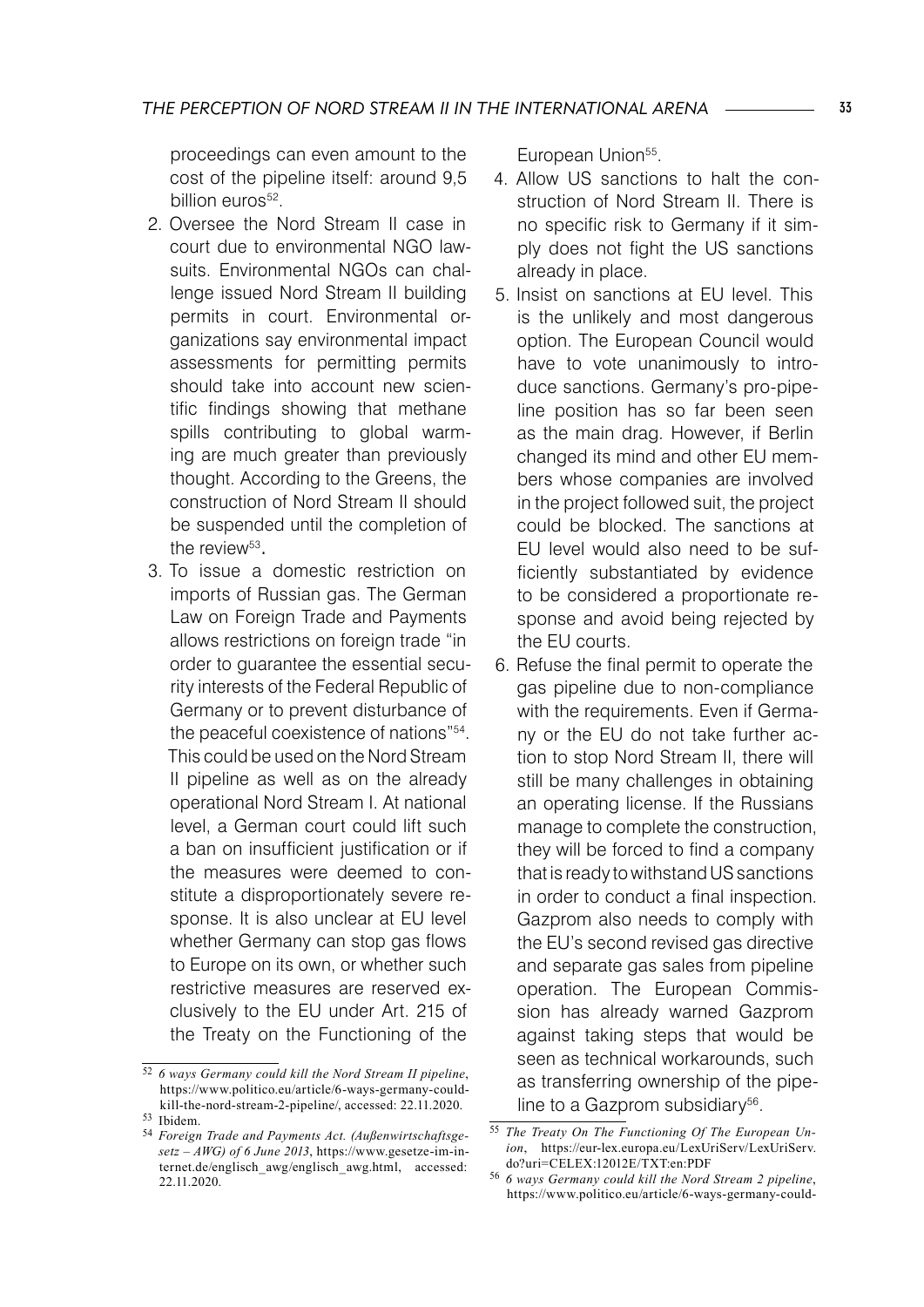But all these steps can be very unpopular and bring negative consequences. Parliamentary elections are approaching in Germany and the decision to withdraw from Nord Stream II may cause an internal political crisis. Moreover, Germany is aware that Russia can use energy as an instrument to support its own financial and political interests, and may interfere in the course of the election campaign in Germany in 202157. In 2018, Chancellor Merkel announced that she would end her career with the general election in autumn 202158. Merkel's announcement that she was leaving politics heralded the end of an entire era and weakened Germany's role to some extent. If the issue of Nord Stream II is not resolved by September 2021, the new German chancellor will have a difficult task – to oppose the energy war with Moscow, or to watch Moscow finally tighten Europe in a gas clamp and thus significantly weaken it<sup>59</sup>.

### Conclusions

Europe imports gas not only from Russia, but in order to ensure an appropriate level of competition on individual domestic markets, a properly developed transmission infrastructure (gas pipelines, compressor stations, interconnectors) is needed, which will connect with various suppliers. Its expansion and maintenance require significant investments. The emergence of huge volumes of Russian gas in the EU will stop the diversification works as Russia will use dumping prices, discouraging individual countries from incurring large costs related to the construction of gas infrastructure<sup>60</sup>.

Blocking Nord Stream II will change the geopolitical balance of power in Europe, strengthen competition on the gas market and introduce new players to the market. Both external and internal competition will take place on the European gas market, which will favor the development of the gas market. Competition on domestic gas markets will increase in the context of LNG supplies, not only Western European countries will compete, but also Central and Eastern Europe. Poland (Świnoujście terminal), Lithuania (a floating terminal in Klaipeda) and Croatia (the emerging terminal on the island of Krk) will increase their import capacity<sup>61</sup>. Ukraine and Germany could become a gas hub. At the same time, the role of Germany would then not be dominant as before $62$ .

The geographic location of the countries of Central and Eastern Europe differs from Western or Southern Europe, which prevents the expansion of individual elements of energy infrastructure (for example LNG terminals). The high demand for gas from a single supplier makes the countries of Central and Eastern Europe dependent on Russian supplies. The construction of Nord Stream II will only deepen this dependence. Regardless of the western or eastern side of the gas supply to Central and Eastern Europe, it will be Russian gas. Transmission routes through Ukraine and Belarus are a shorter and a cheaper option.

kill-the-nord-stream-2-pipeline/, accessed: 22.11.2020. <sup>57</sup> Kamil Frymark, Polityczna jesień w Niemczech. SPD przechodzi do ofensywy, https://www.forbes.pl/opinie/ wybory-parlamentarne-w-niemczech-2021-kto-zastapimerkel/94hsjyr, accessed: 22.11.2020.

<sup>58</sup> C. Strack, *Piąta kadencja Merkel? "Ona już podjęła decyzję"*, https://www.dw.com/pl/piąta-kadencja-merkel-ona-już-podjęła-decyzję/a-53455665, accessed: 22.11.2020.

<sup>59</sup> I. Paliy, *And again about Nord Stream 2: how Russia lobbies its gas interests in Europe*, https://petrimazepa. com/uk/i\_znovu\_pro\_pivnichniy\_potik\_2\_yak\_rosiya\_lobiyue\_svoi\_gazovi\_interesi\_v\_evropi, accessed: 22.11.2020.

<sup>60</sup> *Dlaczego niby Polska ma protestować przeciwko Nord Stream II?,* https://www.energetyka24.com/dlaczegoniby-polska-ma-protestowac-przeciwko-nord-stream-2, accessed: 22.11.2020.

<sup>&</sup>lt;sup>61</sup> Ibidem.

<sup>62</sup> Д. Науменко, *Війна за транзит: як зменшити небезпеку "Північного потоку-II",*https://www. eurointegration.com.ua/experts/2019/05/7/7095697/, accessed: 22.11.2020.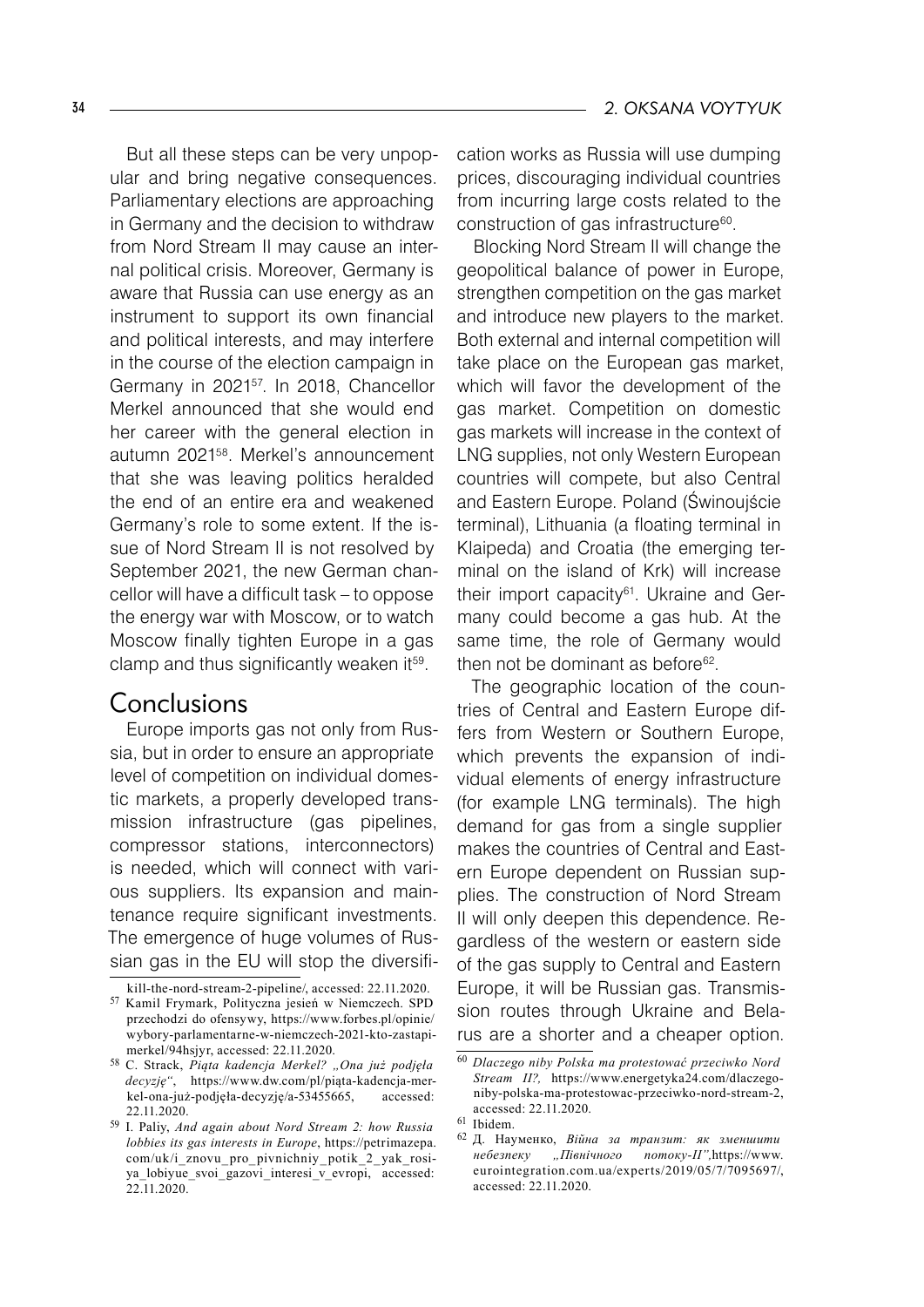The blocking of Nord Stream II offers a chance to reduce dependence on Russian gas supplies and gives a chance for new smaller players to appear on the European gas market, thus increasing their own energy security and reducing Russian gas monopoly in Central and Eastern Europe. The final blockade will guarantee peace and security in the region and will minimize tensions between EU member-states.

# Bibliography

- "Nord Stream II" Project, http://bintel.com. ua/en/article/blog09\_18\_2/
- 6 ways Germany could kill the Nord Stream II pipeline, https://www.politico.eu/article/6-ways-germany-could-kill-the-nordstream-2-pipeline/
- Aircraft that breached Finnish airspace was from Russian state, officials confirm, https://yle.fi/uutiset/osasto/news/aircraft that breached finnish airspace was from russian state officials confirm/10893567
- Biden: Nord Stream II pipeline is a "bad deal" for Europe, https://www.reuters. com/article/us-energy-europe-usa-id-USKCN1101AP
- Chazan G., "Germany offered €1bn for gas terminals in exchange for US lifting NS2 sanctions," https://www.ft.com/ content/3d028b63-31da-450e-ae73- 13b25ecd0032
- Countering America's Adversaries Through Sanctions Act, Public Law 115-44-Aug. 2, 2017, https://www.govinfo.gov/content/pkg/PLAW-115publ44/pdf/PLAW-115publ44.pdf
- Dlaczego niby Polska ma protestować przeciwko Nord Stream II?, https://www. energetyka24.com/dlaczego-niby-polska-ma-protestowac-przeciwko-nordstream-2
- Estonia Says Russian Plane Again Violates Airspace, https://www.rferl.org/ a/estonia-russian-plane-violates-airspace/29310815.html
- Finland suspects Russian aircraft violated airspace, https://br.reuters.com/article/ us-finland-russia/finland-suspects-russian-aircraft-violated-airspace-idUSKB-N1DZ16S
- Flatley D., Khrennikova D., U.S. Targets Insurers In Latest Round of Nord Stream 2 Sanctions, https://www.bloombergquint. com/business/nord-stream-2-sanctionsto-be-included-in-u-s-defense-bill
- Foreign Trade and Payments Act. (Außenwirtschaftsgesetz - AWG) of 6 June 2013, https://www.gesetze-im-internet.de/ englisch\_awg/englisch\_awg.html
- Frymark K., Ciechanowicz A., Marzenie o normalizacji. Niemcy wobec Rosji, https://www.osw.waw.pl/sites/default/files/ komentarze\_225\_0.pdf
- Frymark K., Polityczna jesień w Niemczech. SPD przechodzi do ofensywy, https:// www.forbes.pl/opinie/wybory-parlamentarne-w-niemczech-2021-kto-zastapimerkel/94hsjyr
- Gebauer M., Nelles R., Neukirch R., Pfister R., Pitzke M., Sarovic A., Joe Biden Sets Out to Make America Great Again, https:// www.spiegel.de/international/world/endof-an-era-joe-biden-sets-out-to-makeamerica-great-again-a-56829f65-9989- 4313-8cc3-624aeb49d8d0
- Germany continues viewing Nord Stream II as economic project, https://tass.com/ world/1182873
- Gotkowska J., Szymański P., The Nordic countries on Nord Stream II: between scepticism and neutrality, https://energypost.eu/nordic-countries-nord-stream-2 scepticism-neutrality/
- Grabowska B., Co dalej z Nord Stream II?, https://warsawinstitute.org/pl/co-dalej-znord-stream-2/
- H. Res. 1035. In the House of Representatives, U. S., December 11, 2018, https:// www.congress.gov/115/bills/hres1035/ BILLS-115hres1035eh.pdf
- Hankewitz S., Russian military aircraft violates the Estonian air space, https://estonianworld.com/security/russian-militaryaircraft-violates-the-estonian-air-space/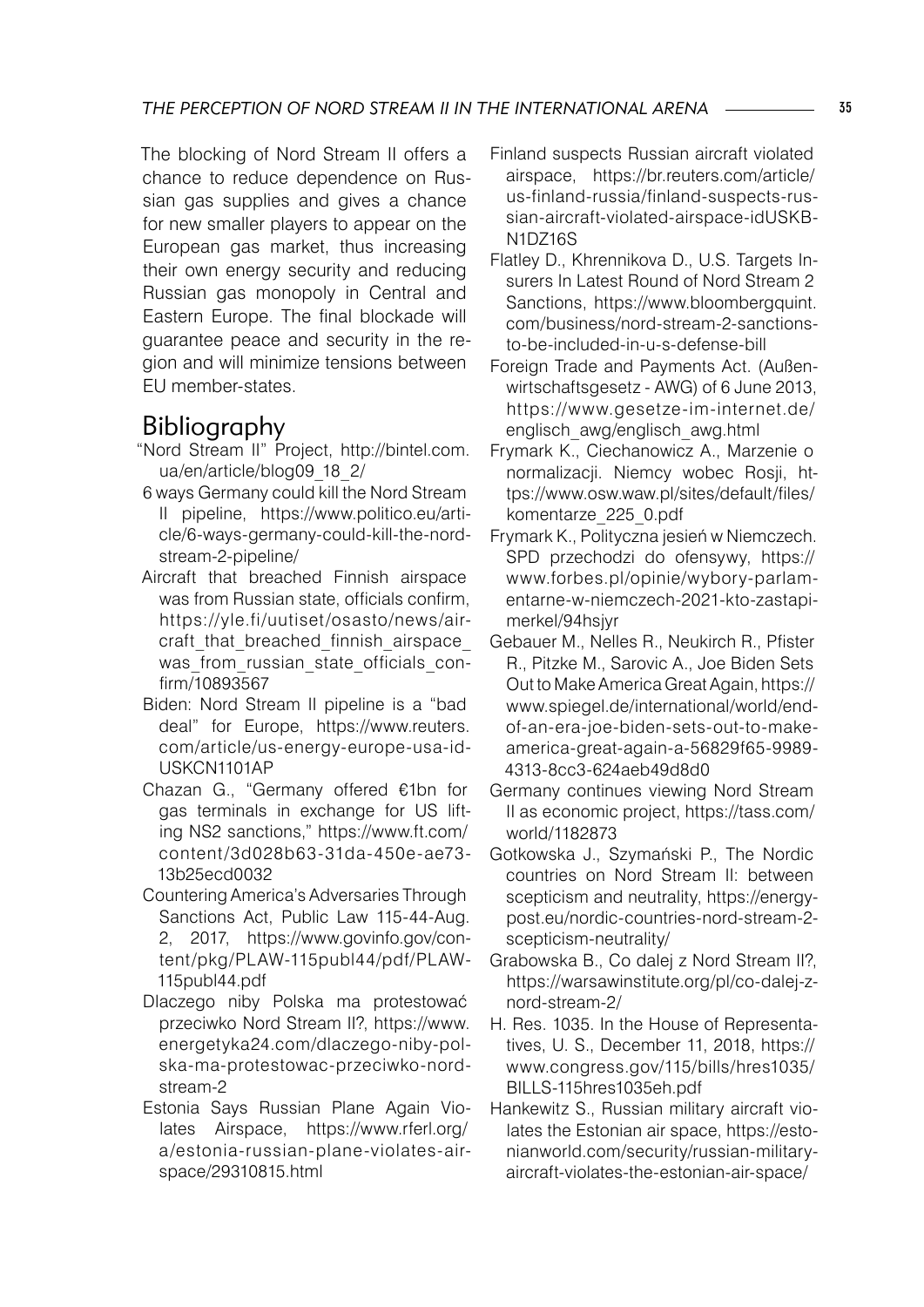- Harper J., Danish nod gives Nord Stream II gas pipeline fresh traction, https://www. dw.com/en/danish-nod-gives-nordstream-2-gas-pipeline-fresh-traction/a- 54086532
- Interpelacje, 11 lipca 2018 r. Pytanie wymagające odpowiedzi pisemnej P-003817-18 do Komisji art. 130 Regulaminu. Anna Elżbieta Fotyga (ECR), https://www.europarl.europa.eu/doceo/ document/P-8-2018-003817\_PL.html
- Jakóbik W., Razem przeciwko Nord Stream II źle, osobno jeszcze gorzej, https://biznesalert.pl/nord-stream-2-polityka-uniaeuropejska-usa-niemcy-rosja-sankcjeenergetyka-gaz/
- Judy Asks: Should Germany Dump Nord Stream II? Can it?, https://carnegieeurope.eu/strategiceurope/76597
- Łoskot-Strachota A., Więcej Unii, mniej Rosji. Transformacja zasad przesyłu gazu w Europie Środkowej i Południowo-Wschodniej, https://www.osw.waw.pl/ sites/default/files/komentarze\_354.pdf
- Łoskot-Strachota A., Nowelizacja dyrektywy gazowej – unijne prawo problemem dla Nord Stream II, https://www.osw. waw.pl/pl/publikacje/analizy/2019-02- 21/nowelizacja-dyrektywy-gazowej-unijne-prawo-problemem-dla-nord-stream
- Marszałkowski M., Europosłowie przeciwko budowie Nord Stream II, https://biznesalert.pl/europoslowie-budowa-nordstream-2-list-europa-energia-zysk-polityka-energetyka/
- Marszałkowski M., UOKiK nakłada 29 mld złotych kary na Gazprom za budowę Nord Stream II. Jest reakcja Rosji, https:// biznesalert.pl/polska-uokik-gazpromkara-nord-stream-2-gaz-energetyka
- Nel. The North European Natural Gas Pipeline, https://www.nel-gastransport. de/en/our-network/the-north-europeannatural-gas-pipeline/
- Nord Stream II maksymalne kary Prezesa UOKiK, https://www.uokik.gov.pl/aktualnosci.php?news\_id=16814
- Nord Stream II Granted a Construction Permit by Denmark, https://www.nord-

stream2.com/media-info/news-events/ nord-stream-2-granted-a-constructionpermit-by-denmark-139/

- Od czasów Reagana do Nord Stream II. Jak rosyjskie projekty dzieliły Europę, https://biznesalert.pl/od-czasow-reaganado-nord-stream-2-jak-rosyjskie-projektydzielily-europe/
- O'Donnell T., Nord Stream II: Berlin-Washington Mutual Intransigence Shows Transatlantic Divide on Russia, https:// www.aicgs.org/2020/10/nord-stream-2 berlin-washington-mutual-intransigenceshows-transatlantic-divide-on-russia/#\_ edn9
- Oliver C., Top German MEP joins foes of controversial Nord Stream II pipeline, https://www.ft.com/content/ba24e8ac-0e27-11e6-ad80-67655613c2d6
- Orlikowski P., Nord Stream II. Wykonawcy uciekają z budowy, https://www. money.pl/gospodarka/nord-stream-2-w ykonawcy- uciekaja-z-budow y-6540045058779265a.html
- Paliy I., And again about Nord Stream II: how Russia lobbies its gas interests in Europe, https://petrimazepa.com/uk/ i znovu pro pivnichniy potik 2 yak rosiya lobiyue svoi gazovi interesi v evropi
- Permit for Nord Stream II Natural Gas Pipelines, https://ens.dk/sites/ens.dk/files/ OlieGas/permit\_nord\_stream\_2.pdf
- Pyć D., Morskie obszary chronione na morzu otwartym, http://journals.pan. pl/Content/114262/PDF/document%20- %202019-10-05T120452.336.pdf
- Rettman A., Eastern EU leaders to warn Juncker on Nord Stream II, https://euobserver.com/foreign/132726
- Röttgen fordert sofortigen Baustopp bei Nord Stream II, https://www.spiegel. de/politik/deutschland/nord-stream-2 norbert-roettgen-fordert-baustopp-wegen-nowitschok-anschlag-auf-alexejnawalny-a-310c268f-6dc2-45ad-89b9- 0d47b3b68671
- Russian jets violate Estonian airspace, https://www.teletrader.com/russian-